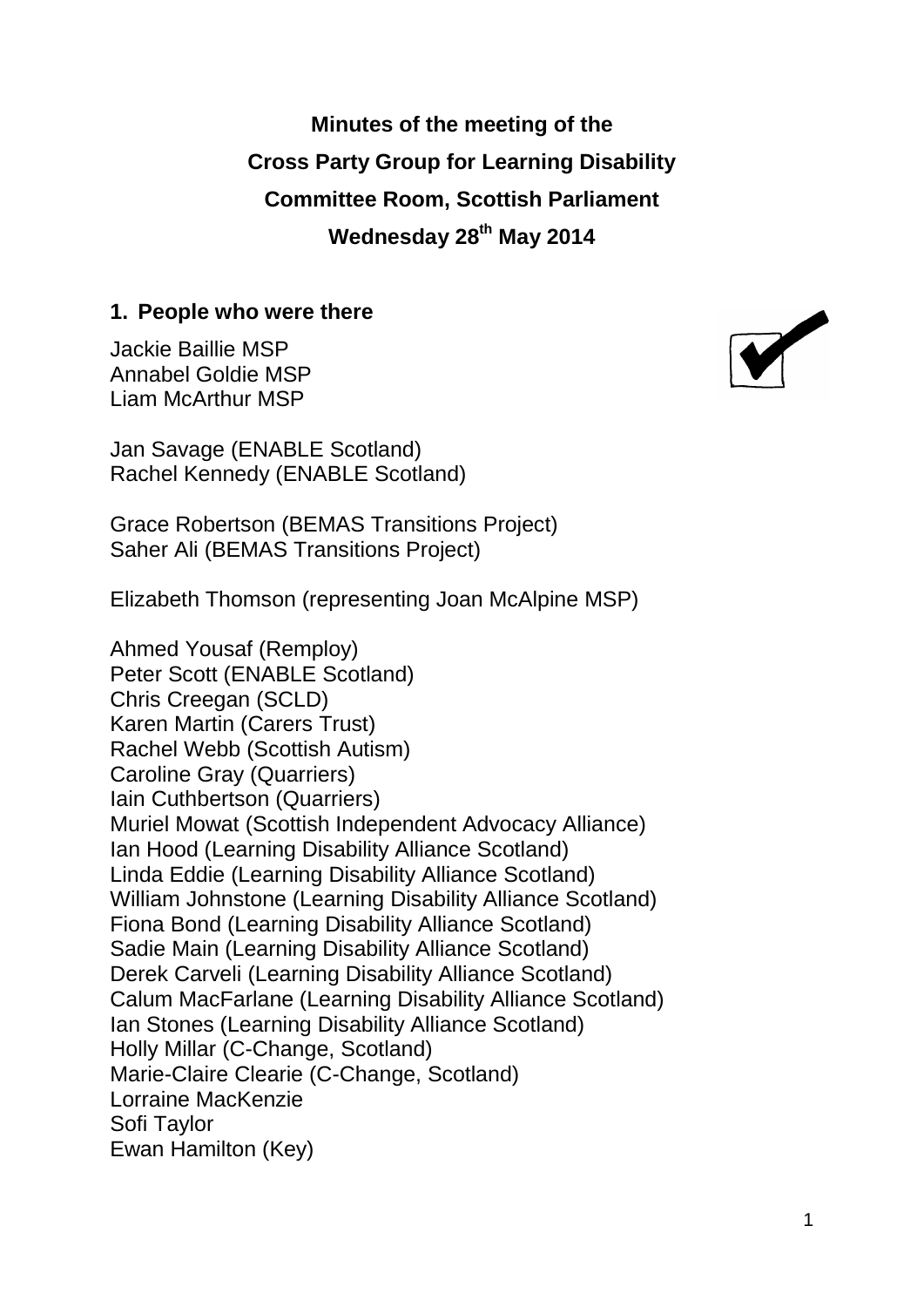Colin Menabney (ENABLE Glasgow) Sally Anne Elverson (ENABLE Glasgow) Heather Muldoon (RNIB Scotland) Rachel Le Noan (Downs Syndrome Scotland) Idem Lewis Keith Lynch (People First) Rhona Neill (People First) Edward Fairweather (Hillcrest Housing Association, supporting Edward) James Fletcher (ARC UK) Lynette Linton (ARC UK) Margaret Hay (Community Integrated Care) observer

Jackie welcomed everyone to the meeting.

## **2. People who were not there and sent apologies**

Alison McInnes MSP Alison Johnstone MSP Joan McAlpine MSP



Sam Cairns (Equal Say) Loretto Lambe (PAMIS) Kate Mure (PAMIS) Diane Willis Fiona Thackeray (TRELLIS) Mig Coupe (Mindroom) Ken MacMahon (Scottish Division of Clinical Psychology) Karen McKenzie (NHS Lothian representing Scottish Division of Clinical Psychology Jane Ansell (Sleep Scotland) David Tawse Gloria Greganti (ARK Housing Association) Elizabeth Findlay (Central Advocacy Partners) Andrew Findlay (Interest Link Borders) Florence McQuilter (Quarriers)

# **3. Minutes of last meeting on 15 th January 2014**

Everyone agreed the minutes were correct.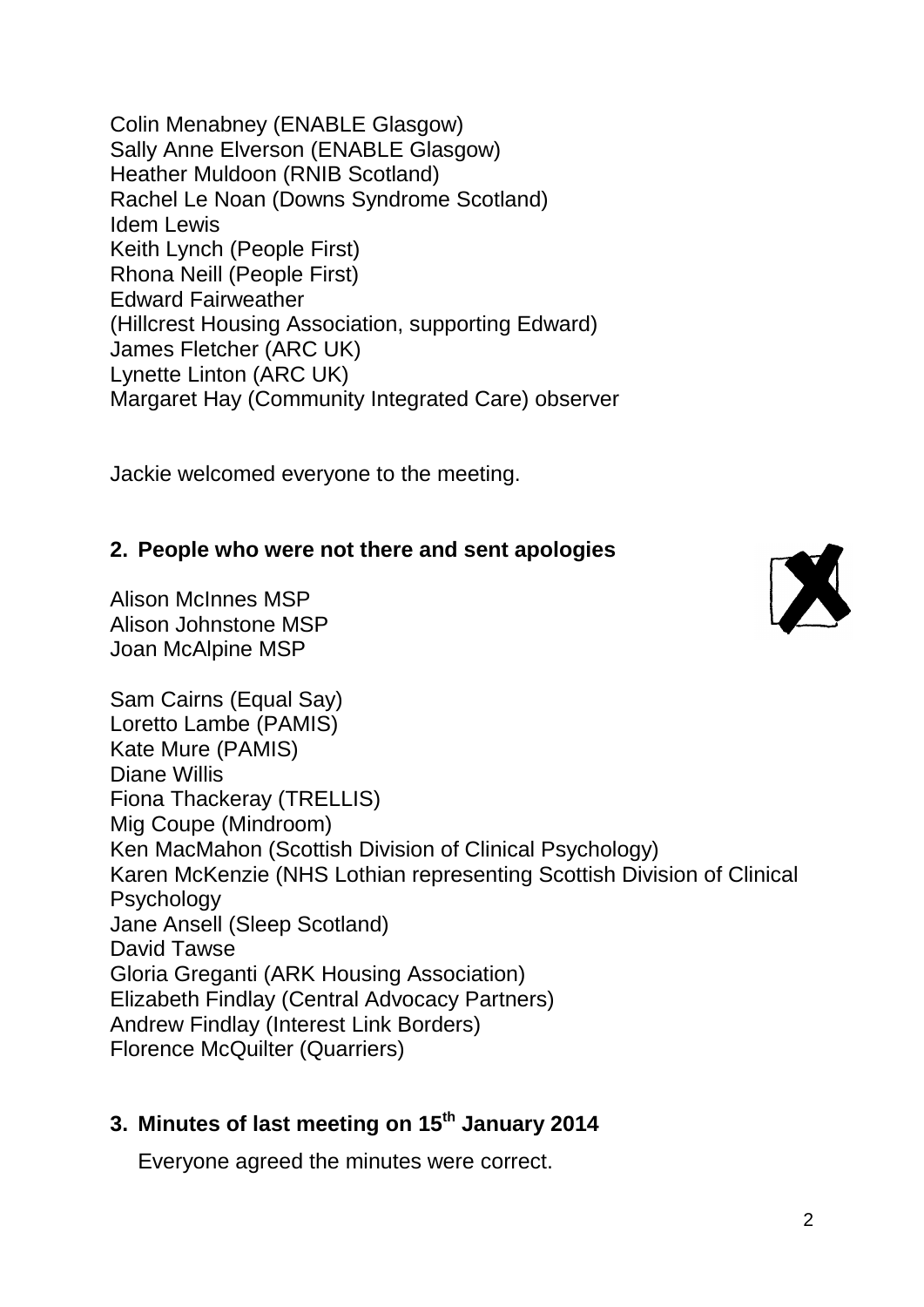#### **4. Matters arising**

Idem offered another update on PIP (Personal Independence Payment). He said that it had been delayed and people were waiting up to nine months. Minister Mike Penning has said that they will be prioritising new PIP claims instead of processing new claims.

Idem said that Iain Duncan Smith is in trouble with some statistics being used to justify the welfare reform agenda.

There are delays in the system and it was requested that if people have concerns that they pass these on to the welfare reform committee. It was also suggested that people keep a copy of their PIP/DLA forms.

Jackie said that Michael McMahon and the welfare reform committee are happy to hear from members of the Cross Party Group about their experiences of the welfare reforms. People can email the Committee direct on [WelfareReformCommittee@scottish.parliament.uk](mailto:WelfareReformCommittee@scottish.parliament.uk) 

#### **a) Cross Party Group on Disability – Hate Crime**

Jan has spoken with the convenor of the Cross Party Group on Disability to arrange to share information on Hate Crime and possibly hold a joint event in the winter

It was requested that if anyone is aware of research into Hate Crime that they send it on to Jan to share with the CPG on Disability.

Sadie Main spoke about her experience of bullying and how her life is different now that she has moved house. She said it makes her feel sad that she had to have terrible experiences for her to get a new flat.



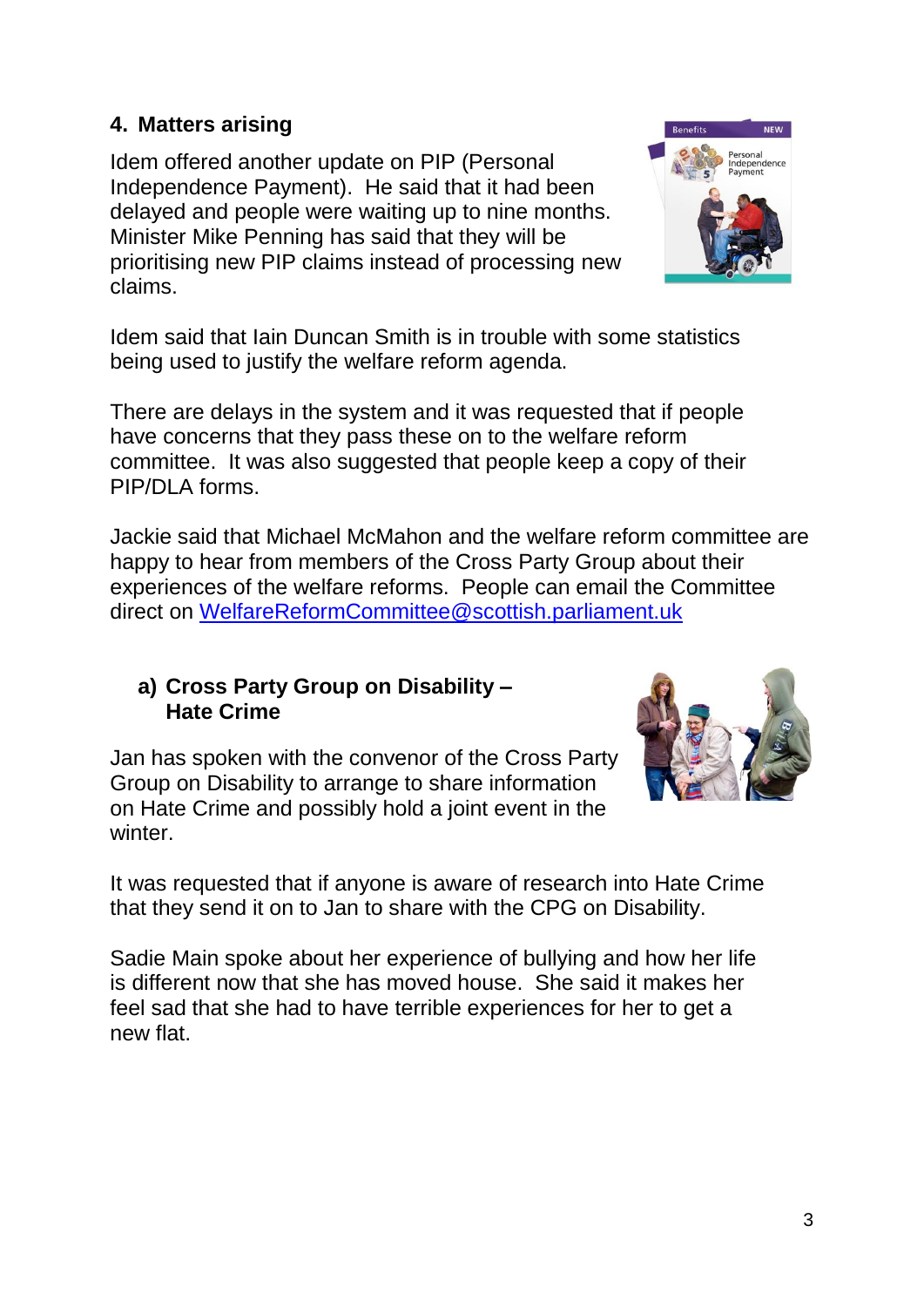4

## **b) Section 13za of the Social Work Act**

Section 13za is about people who have learning disabilities being moved into residential care. Jackie reported that she has written to the Minister for Public Health about this matter.

Everyone in the group was happy with the action being taken.

When a response is received, this will be shared with the CPG by email, and the Secretariat will contact Ian Hood from LDAS and Sam Cairns from Equal Say to consider next steps, as they brought the issue to the attention of the CPG.

## **c) Winterbourne Parliamentary Questions**

Jackie reported that she had received written answers to my questions which confirm that the Scottish Government has had discussions with the UK Government about the Winterbourne scandal, and is 'committed to ensuring that lessons are learned from Winterbourne View Hospital'.

The answers also established that there were 2,702 adults with learning disabilities in residential care homes in 2013. This is down from 3,943 in 2003.

Jackie suggest that she should write to the Minister for more clarity on the work of the Adult Protection Policy Forum, the Care Inspectorate and Healthcare Improvement Scotland in relation to implementing the recommendations of the Winterbourne review in Scotland, and how this relates to the work of the Keys to Life Implementation Group.

The group agreed that a letter is to be drafted to the Minister.



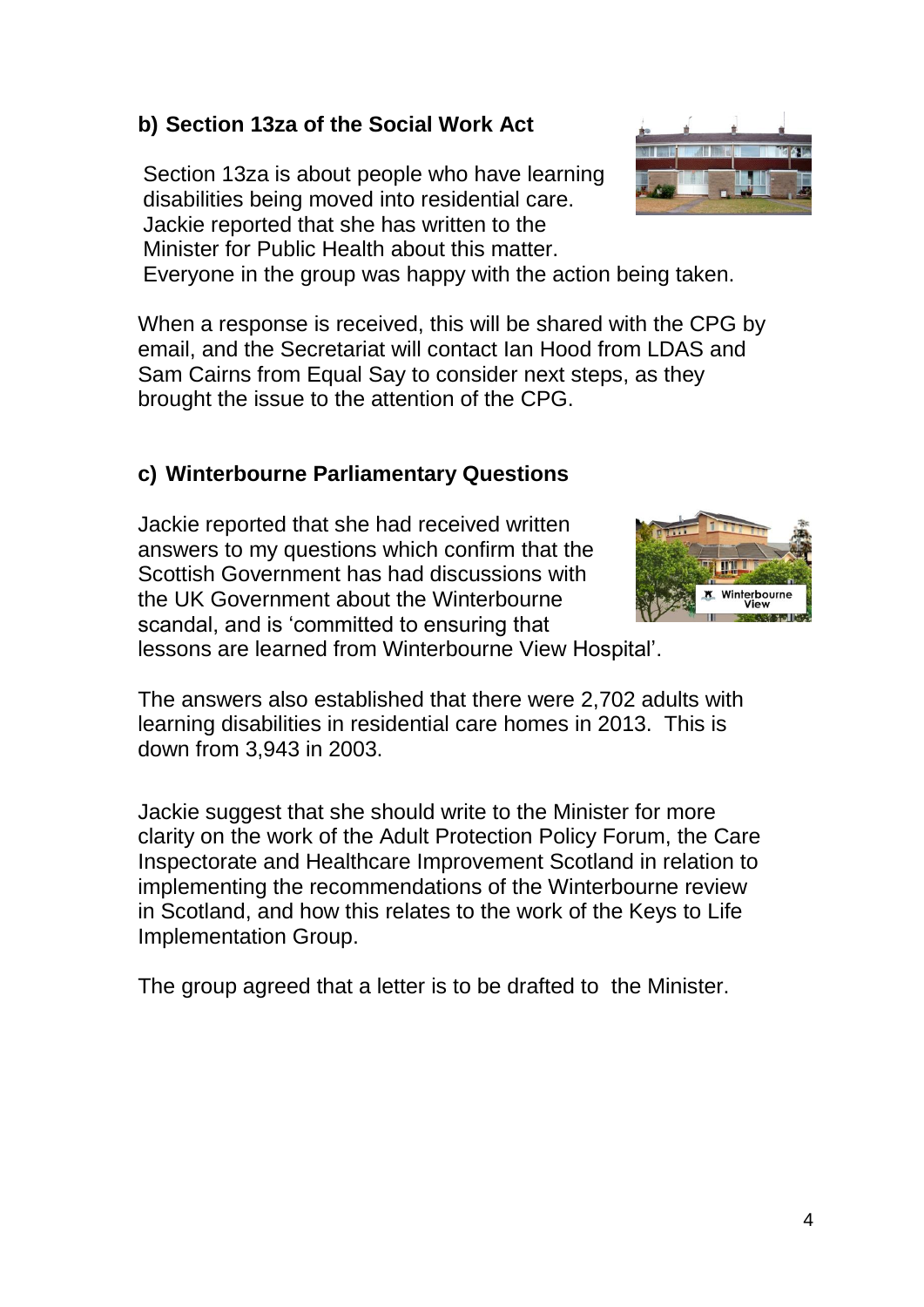### **d) Integration of Health and Social Care**

Jackie encouraged all CPG members to be vigilant and bring any information about the new joint integration boards back to the CPG if members feel that there are challenges in making sure that people with learning disabilities feature in locality plans.

Idem told everyone about recommendations made by Louise Ellman MP on behalf of the Transport Committee at the UK Parliament in Westminster about accessible transport. He wondered if the Scottish Parliament Transport Committee could conduct a similar enquiry.



One members of the CPG advised that he was a bit wary of just following the English example.

Another member talked about a group in Aberdeen, and he said that people are worried about getting out and about. He said that it is really important to help people get out and about to enjoy a better life. It was suggested that the Scottish Government may be looking at this after the referendum.

Jackie sad that regardless of the outcome of the referendum what we need is improvement **now**. She suggested that the group writes to the Transport Infrastructure Committee to ask about the possibility of an inquiry into accessible transport and the Transport Minister. The members of the CPG agreed.

Sadie Main shared her experience of not getting her Bus Pass renewed due to changes in the benefits system.

Sofi suggested also copying the letter to the Equal Opportunity Committee too.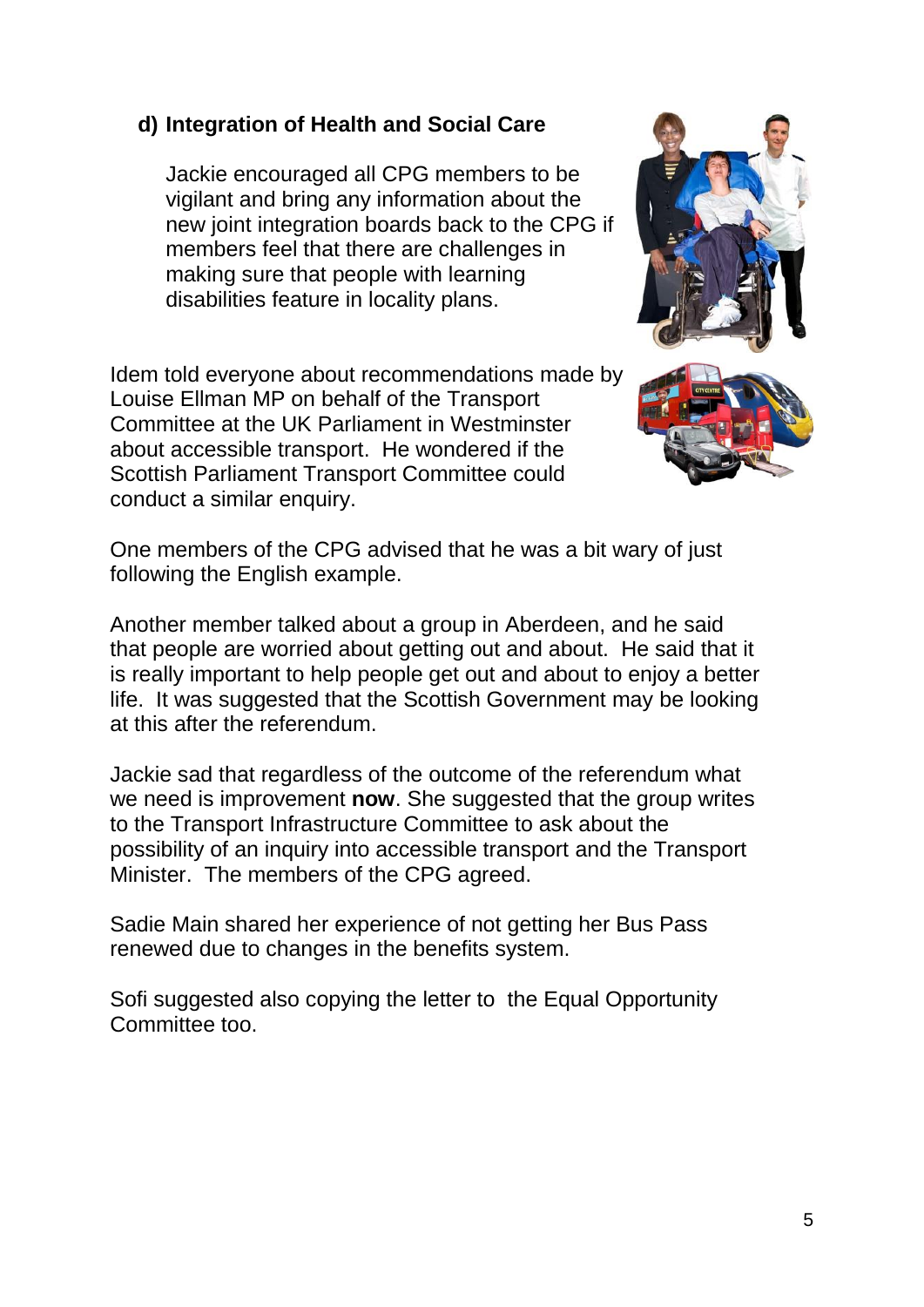# **5.0 Learning Disability Awareness Week**

Jackie asked reminded everyone that the week beginning 19<sup>th</sup> May was Learning Disability Awareness Week. She asked everyone what they had done to celebrate.

It was also People First's 25<sup>th</sup> Anniversary.

ENABLE Scotland had an event at the Parliament on Wednesday to celebrate Learning Disability Week and their 60<sup>th</sup> Anniversary. Lots of MPS attended this.

Ewan and Ian Hood delivered their 35<sup>th</sup> Independence Workshop at SCLD.

LDAS produced copies of their DVD about the Independence Referendum which featured interviews with Jackie and Joan.

Everyone was reminded that YES Scotland and Better Together have produced easy read information about the Referendum.

James from ARC Scotland had a very positive meeting about supporting prisoners with Learning Disabilities with the Scottish Prison Service. This was following on from discussions at the CPG.

Sadie agreed that this was important because lots of people in the prison population cannot read or write.









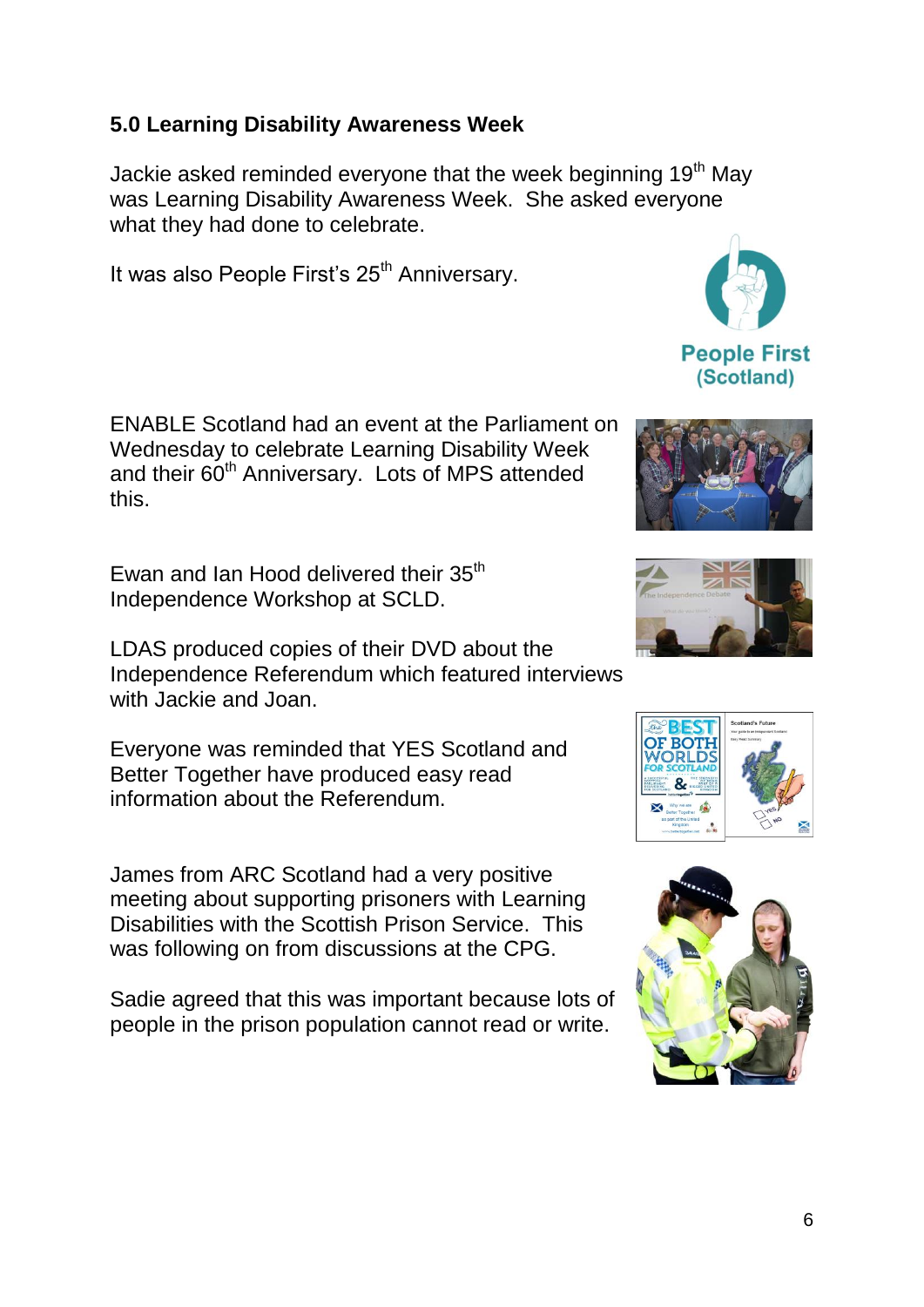Chris Creegan said that to add to Ian's work, SCLD have created a new forum for people who have learning disabilities, and they have been having discussions about the referendum. He said that against the odds people with learning disabilities are doing a great job at keeping people informed. He said that the Keys to Life has human rights at its heart and there is no more fundamental a right than the right to vote. He asked everyone to make sure that they vote on 18<sup>th</sup> September.

Peter Scott from ENABLE Scotland said that ENABLE are organising a hustings event in August. He asked for politicians to please engage directly with people.

Jackie said that it was going to be a very busy time for the politicians, but if people invite them to their events, they will turn up!

## **6.0 BEMAS Transitions Service**

Grace Robertson and Saher Ali then introduced the BEMAS transitions service which is part of the Action Group.

BEMAS stands for Black and Ethnic Minority Advice Services. They work across Edinburgh, the Lothians and Falkirk. Since 2011 they have specifically worked with young people at various transition periods in their life.

Grace and Saher showed a DVD which demonstrated the work that they do. They support young people to find a service and ask any questions they might have about it.







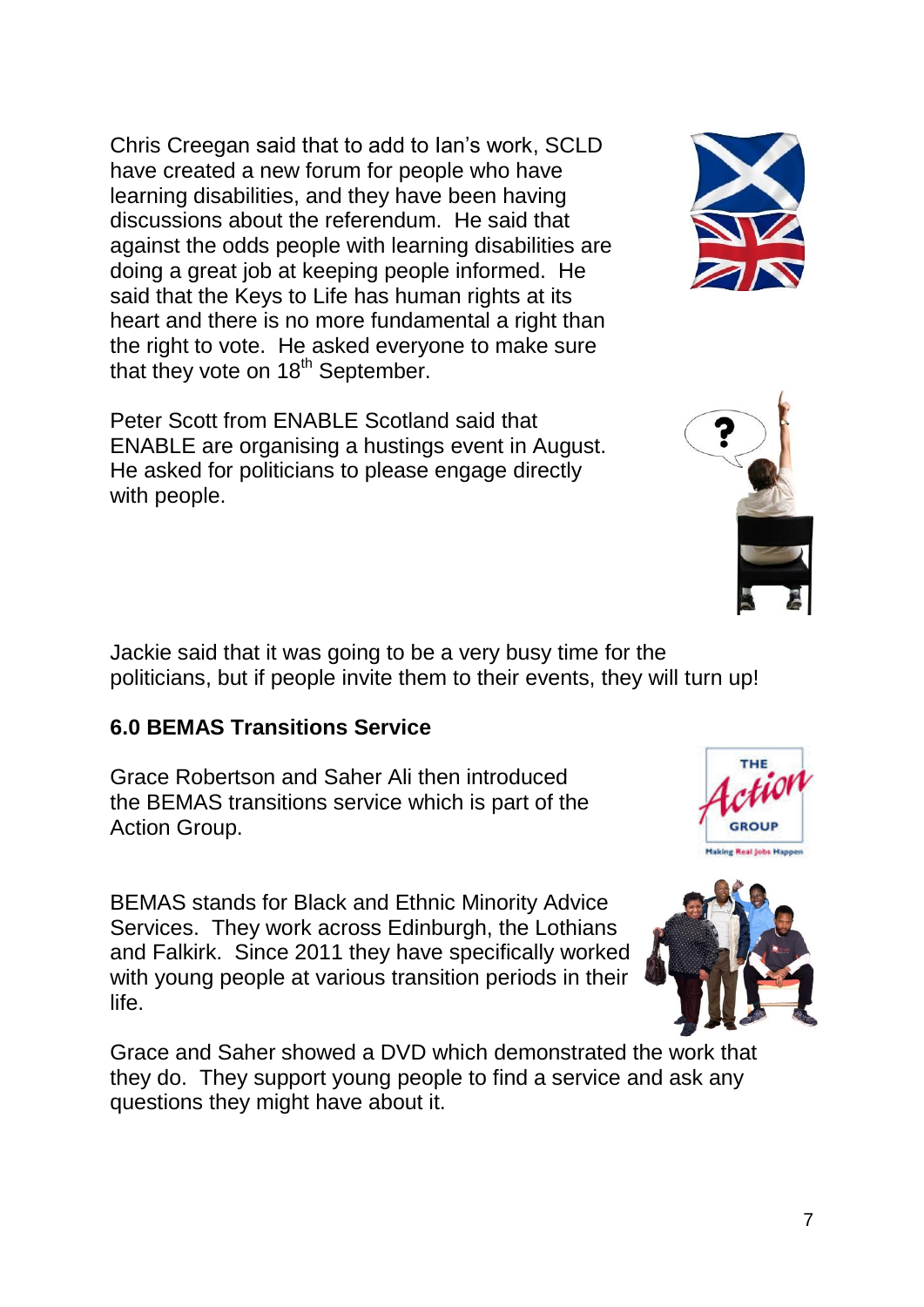services. She said that this is not true! BEMAS have created a self assessment toolkit which

is for service providers. It gives information about how to make services more accessible to the BME communities.

The intention is for more projects like BEMAS to exist throughout Scotland.

Sadie Main talked about how she had reached out to her new neighbours who were travellers.

The process for working with young people is that they have a home visit first and the BEMAS staff meet the young person and their family. They then do a benefits check and asses how people spend their days and what they like to do.

They said that interpreter access is a barrier for

collect information about what the barriers to

to inform change.

some people accessing services. They are trying to

accessing services and support are and using them

Members days, focus groups and individual evaluations allow people the change to share feedback on what is important to them.

Saher said that 11.05% of the population of Edinburgh are from the BME (Black and Minority Ethnic) community. The eSAY statistics only reflect a small number of these people. This shows that there is an under representation of people from the BME community with learning disabilities accessing services.

Grace spoke about a consultation that the group had coordinated. They found that people were worried about people's perception of disability and ethnicity. She also spoke about some of the barriers that people had identified such as not knowing much about the social work infrastructure, English being a second

language and stigma around diagnosis.

She went on to say that there is a perception that people from BME communities are 'hard to reach' or don't want to engage with





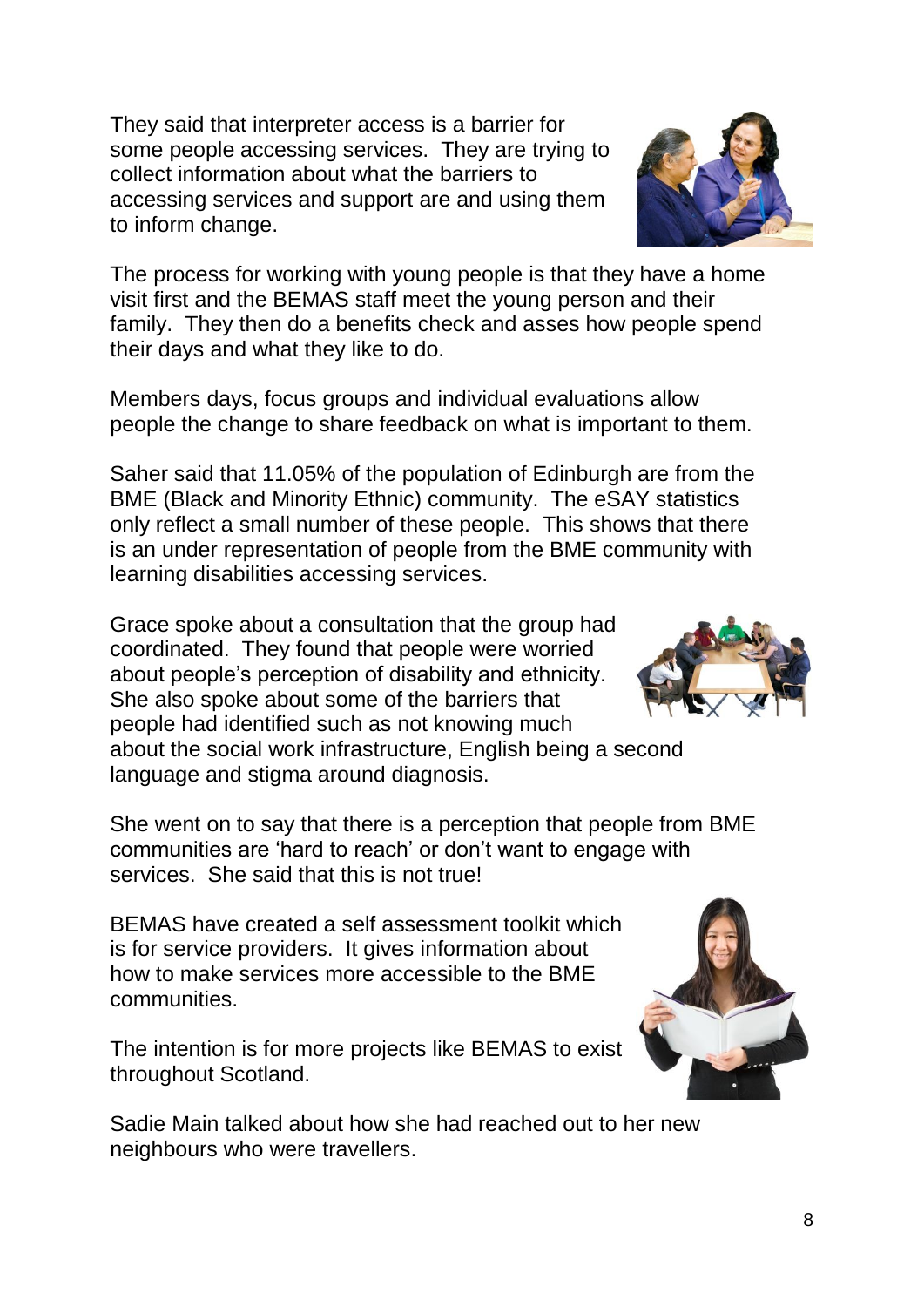Sofi raised that issue of single outcome agreements. The three priorities in this are youth employment, alcohol and vulnerable groups. In her experience of community planning learning disability does not always feature, and services for BME people who have learning disabilities feature even less.

Grace said that privacy is a big issue for BEMAS. Often, interpreters come from the same community and people know each other. This puts people off. It is also an issue that learning disability does not translate well into other languages.

A CPG member from Aberdeen said that he is involved in a group that has developed and Easy Read booklet which he would be happy to share.

Idem said that there is less money around these days for the voluntary sector. He said that it is harder to get access to services, and to ensure that more services are directed at BME communities. He thinks that there are less BME focused projects around now than there used to be, and he wondered if there was any way to monitor this?

Colin Menabney said that ENABLE Glasgow works with two groups who have members from BME communities. He said that in addition to the language barrier, he finds that people from BME communities find it difficult to access or find out about services that are available to all people, because people want to focus more on what is available to BME communities. He said that he really liked BEMAS's approach to engaging and influencing mainstream services, and that he would like BEMAS to visit his services to offer some advice!

Ian Hood asked if there is a list of people in Edinburgh from BME community accessing services. He also asked if BEMAS have looked at figures from elsewhere in Scotland?

Saher said that there are only figures for Glasgow and Edinburgh.



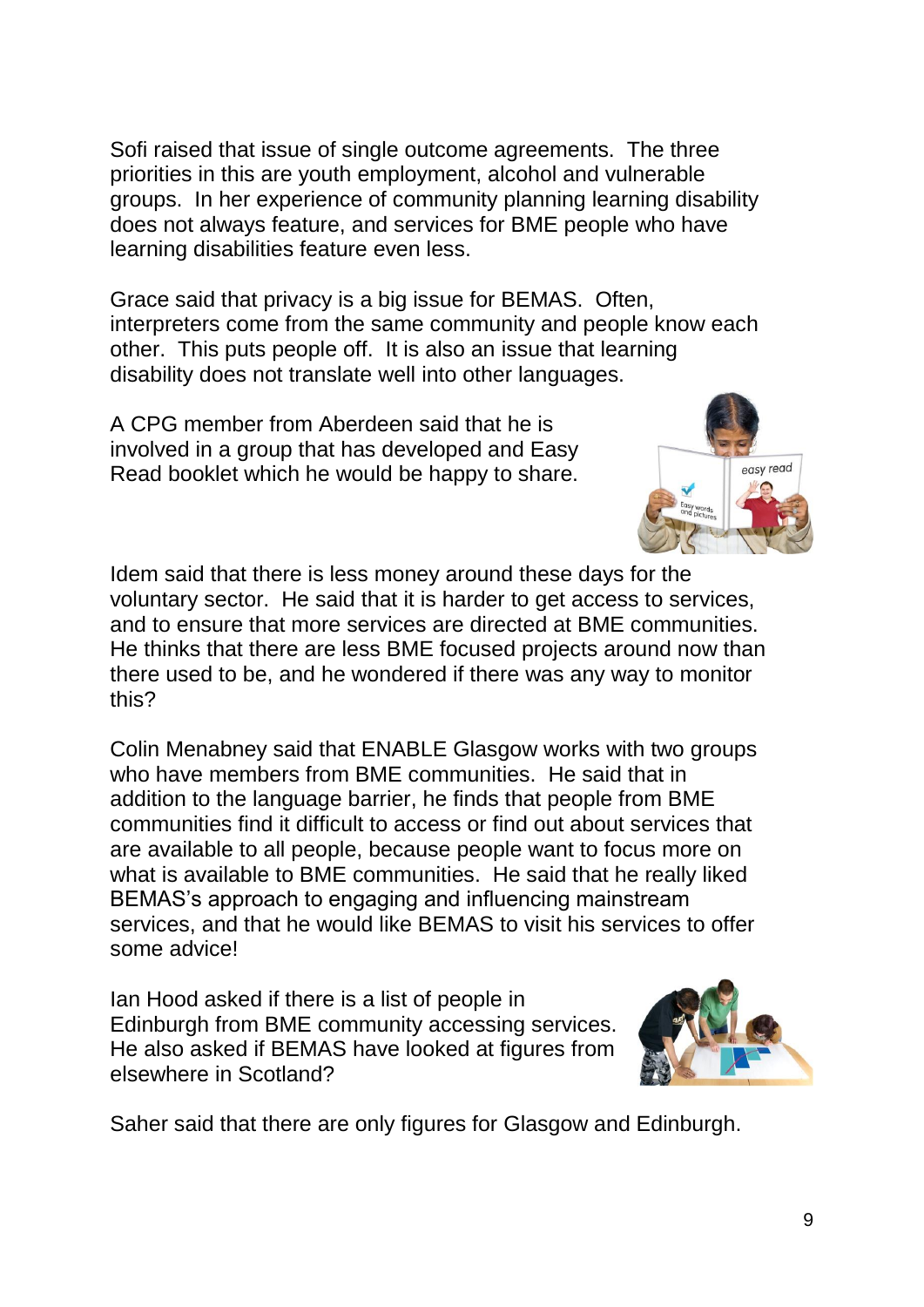Jackie asked for the figures to be passed on to Jan. She said that it may be that the CPG is able to carry out a Freedom of Information request.

BEMAS were asked how we can roll this type of work out across the rest of Scotland. Grace said that BEMAS believe that the best way to do this is to share best practice and mentioned that the Local Area Coordinators are working very well.

Jackie thanked Grace and Saher very much for attending the CPG at such short notice and for giving us such an excellent presentation.

# **7.0 AGM (Annual General Meeting)**

Jackie explained that we had to hold our AGM at this point because the Scottish Parliament's rules are clear that we need to agree our membership, prepare an annual report, and confirm our office bearers at least once per year.

She asked the Group to refer to the draft Annual Report which the Secretariat had prepared.

Firstly, she asked everyone to confirm that they were happy with the membership list. The Group confirmed it was happy. It was noted that Keith Lynch, James McNabb and Ken McKay were the members from People First.

Secondly, she asked the Group to approve the Annual Report content. The Group approved.





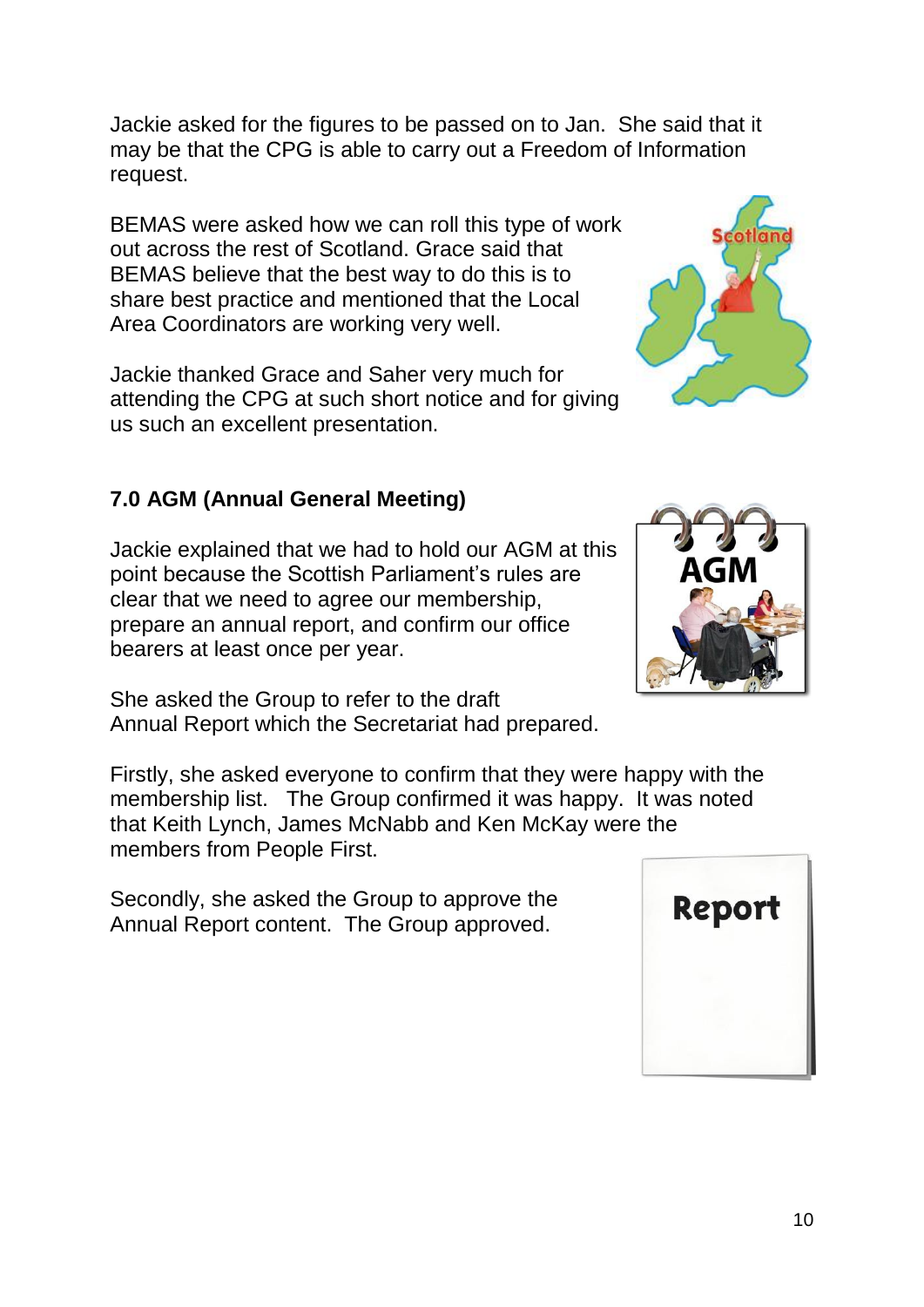Next, she asked the group to confirm the MSP membership, and noted that the MSP members of the Group are:

- Jackie Baillie MSP
- Jim Eadie MSP
- Alison Johnstone MSP
- Alison McInnes MSP
- Annabel Goldie MSP
- Liam McArthur MSP
- Joan McAlpine MSP

Jackie then stepped down as Chair and invited Jan to Chair the next part of the meeting.

#### **Election of Chair**

Jan said that Jackie had put herself forward for the position of Convener again. She asked for an MSP member to propose and second this.

Annabell Goldie MSP proposed this and Liam McArthur MSP seconded it.



Jackie Baillie MSP therefore remains chair of the CPG for Learning Disability. Jan handed the Chair back to Jackie.

#### **Vice Convener**

Jackie told that Group that both Jim Eadie MSP and Annabel Goldie MSP had indicated an interest in the position of Vice Convener, currently held by Jim Eadie MSP.



Jackie suggested that the Group could have two Vice Conveners. The Group voted to agree, and so Jim Eadie MSP and Annabel Goldie MSP are Vice Conveners of the CPG.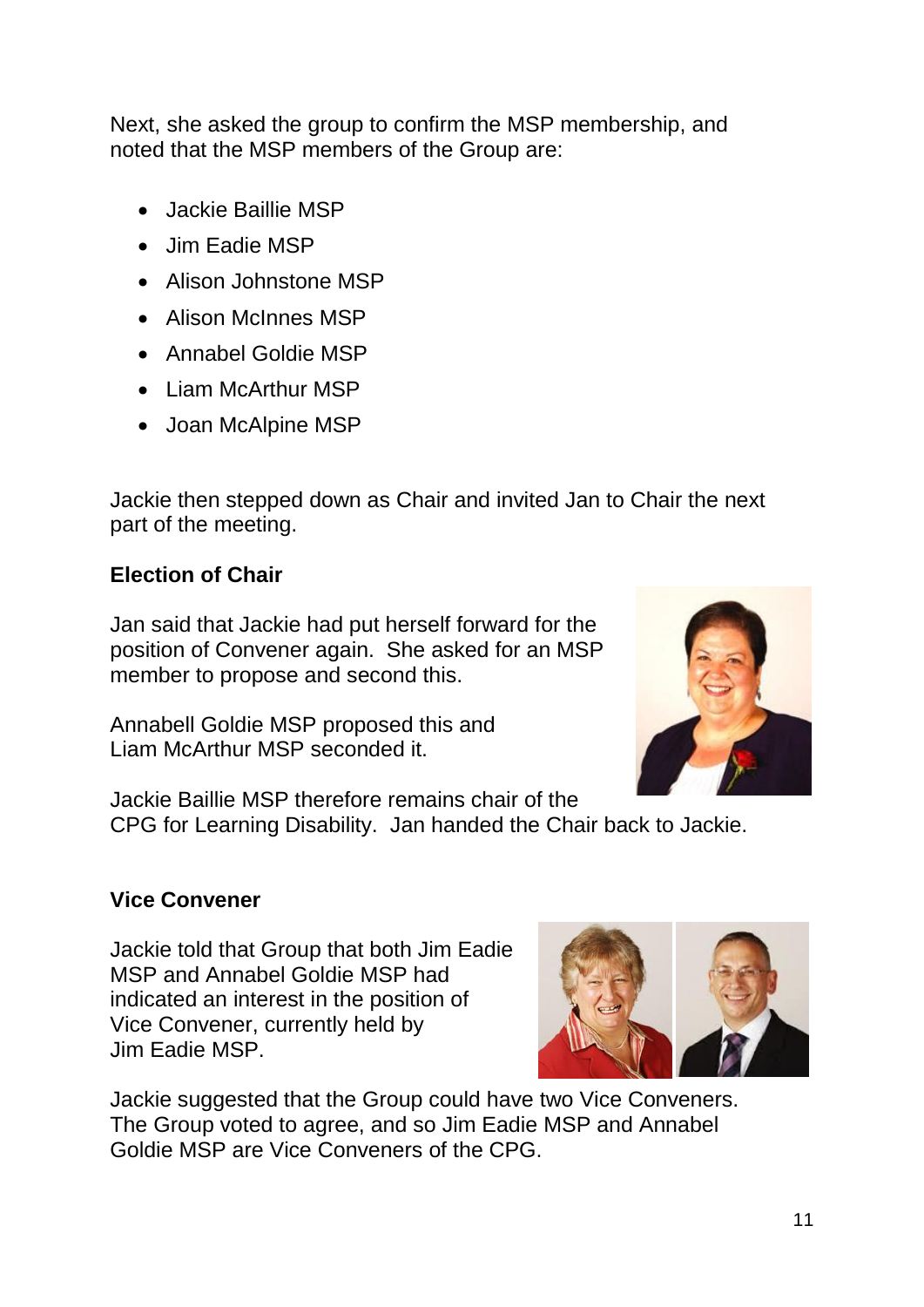Finally, the Group agreed that ENABLE Scotland remain as secretariat.

# **8. Anything else?**

**a) Request from Trellis to look at learning disability and gardening.**

The CPG had received a request from Jenny Simpson at Trellis to update the Group on the benefits of therapeutic gardening projects. This will be discussed outwith this meeting.

## **b) Looking ahead to a work plan for the CPG in 2014-15**

Jackie said that she thought it would be a good idea to map out the issues that the CPG would like to look at over the next year. On the basis of our previous discussions, we have:

- August 2014 we have a three week window for the CPG to take place. This would focus on the Keys to Life and the Minister's attendance.
- November/December 2014 Hate Crime (with the CPG Disability)
- March 2015 the Secretariat have been approached with a suggestion from a member for the CPG to discuss the new Mental Health legislation. It was agreed that this could be a topic for the first meeting of 2015, and that the timing for this would depend on the Parliamentary process.



ENABL **Scotland**